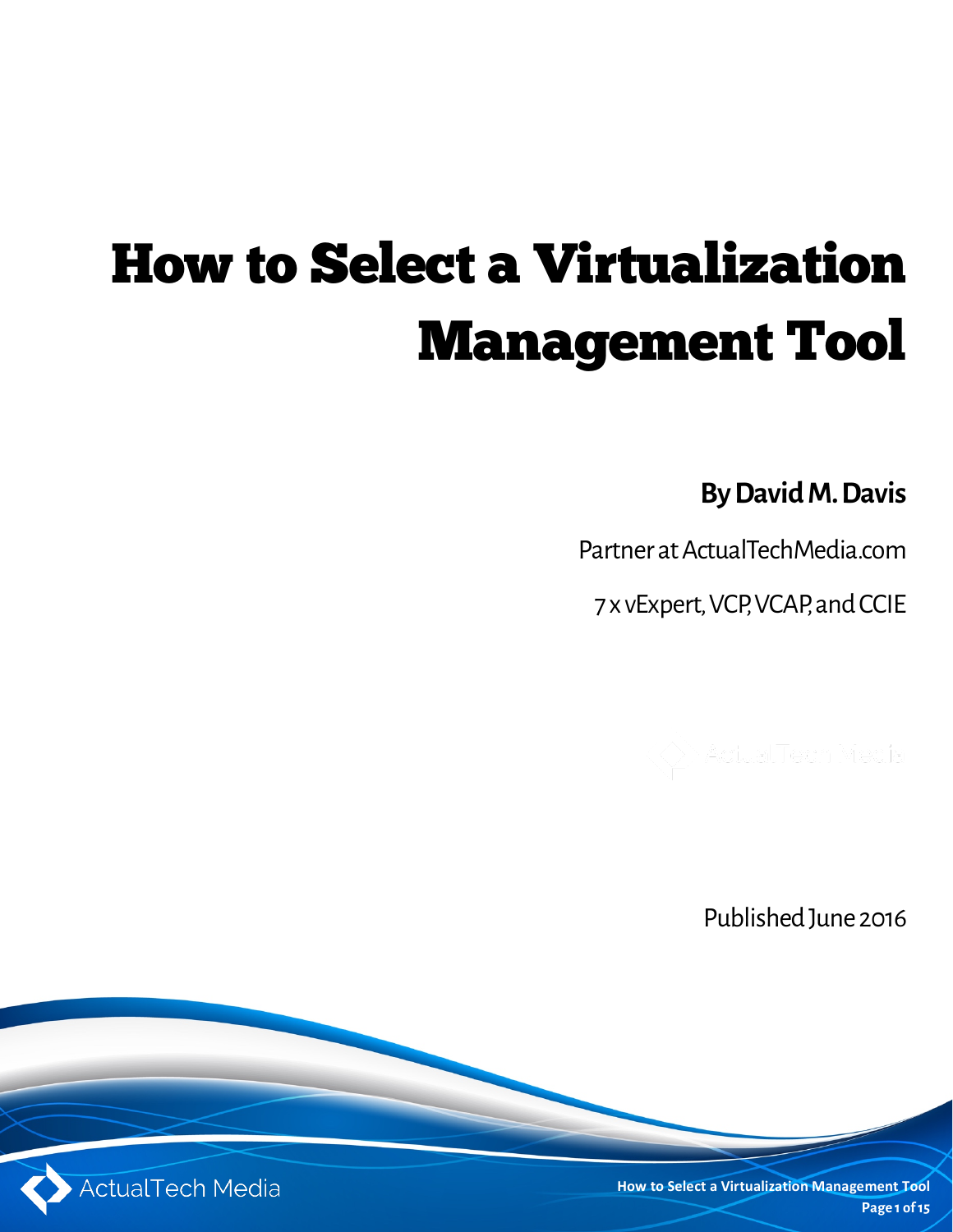## **TABLE OF CONTENTS**

| Appendix: Worksheet for Choosing a Virtualization Management Solution |  |
|-----------------------------------------------------------------------|--|
|                                                                       |  |
|                                                                       |  |
|                                                                       |  |

#### ActualTech Media

ActualTech Media © 2016. All rights reserved.

Under no circumstances is this document be sold, copied, or reproduced in any way except with written permission.

The information contained with the document is given in good faith and is believed to be accurate, appropriate, and reliable at the time it is given, but is provided without any warranty of accuracy, appropriateness or reliability. s

The author does not accept any liability or responsibility for any loss suffered from the reader's use of the advice, recommendation, information, assistance or service, to the extent available by law.

All trademarks are the property of their respective owners.

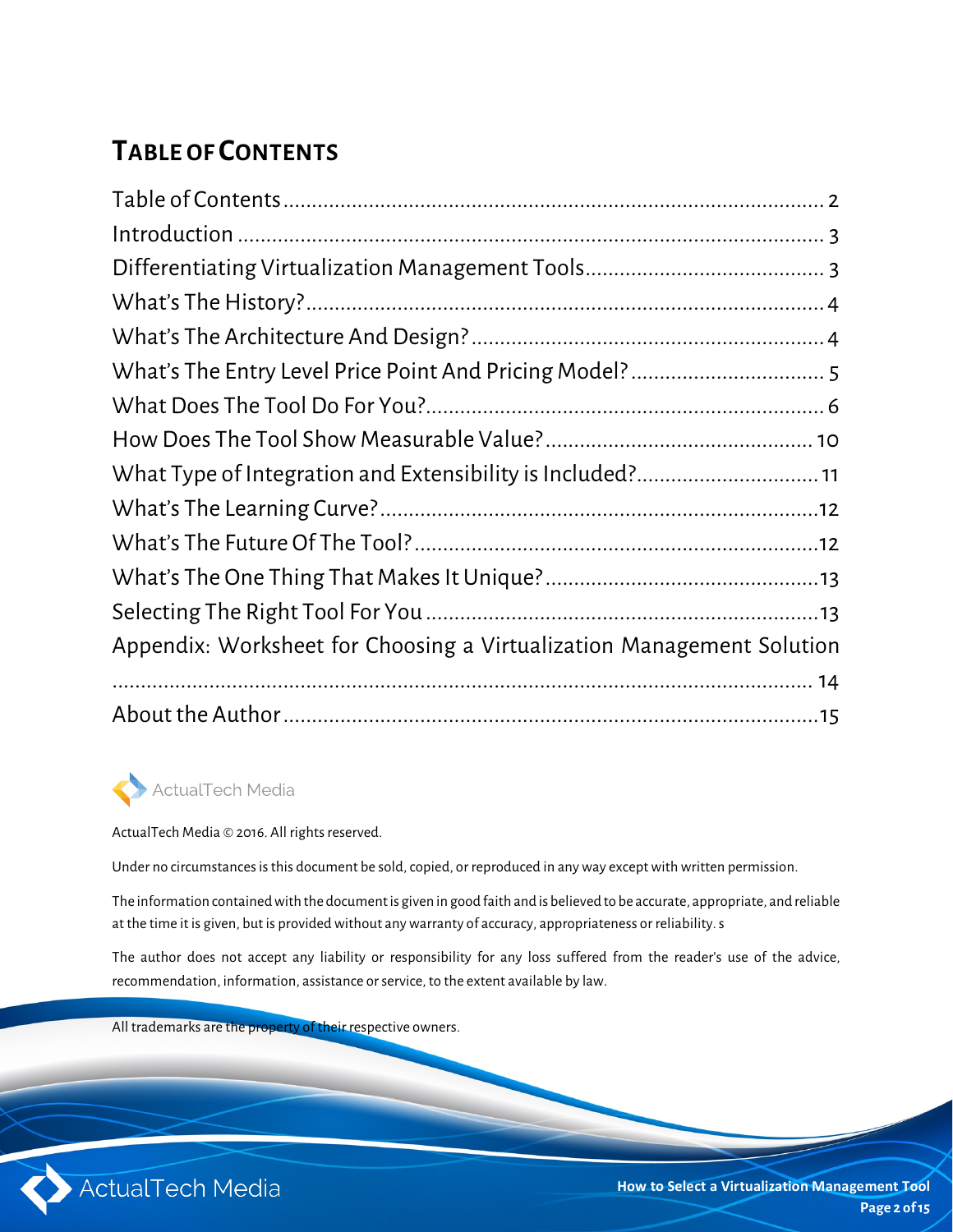## **INTRODUCTION**

While VMware provides an excellent management tool for your virtual infrastructure in vCenter Server, most VMware admins soon realize that they need to expand their toolset to include resource monitoring, performance analytics, and capacity optimization capabilities such as those found in VMware's vRealize Operations offering. Let's assume that you have decided to consider something more than vCenter Server to manage your growing virtual infrastructure. With so many tools available from VMware and other vendors, how do you tell them apart? How would you narrow down the masses of tools into just a few, to test? And how would you select a single tool to recommend your company purchase? As a former IT Manager who has been through this process several times, I can tell you from firsthand experience, if you want to do a thorough job of this, it's not easy and it can consume a lot of time. Sure, you could easily select a tool based on superficial reasons such as the charm of the salesperson or that they had a great ad in a magazine, but really comparing them, testing them, and choosing one based on quantitative reasons is tough as not only do you have to find the similarities and differences but also where tools "are the same but different". For example, many tools may claim to do "capacity planning" for the virtual infrastructure but "how" do they do it exactly and which approach is the better approach? You can't make an accurate comparison with only a high-level, superficial, check-box matrix.

#### **DIFFERENTIATING VIRTUALIZATION MANAGEMENT TOOLS**

On the surface, all virtualization management tools might look alike. You can walk around the expo at your local VMware User Group Meeting (VMUG) and probably find at least 5 different virtualization management tools. At VMworld you might find 20+. Over the years, I've come up with a few questions that I ask which allow me to quickly tell them apart. While you are free to come up with your own questions, here's what I recommend that you ask…

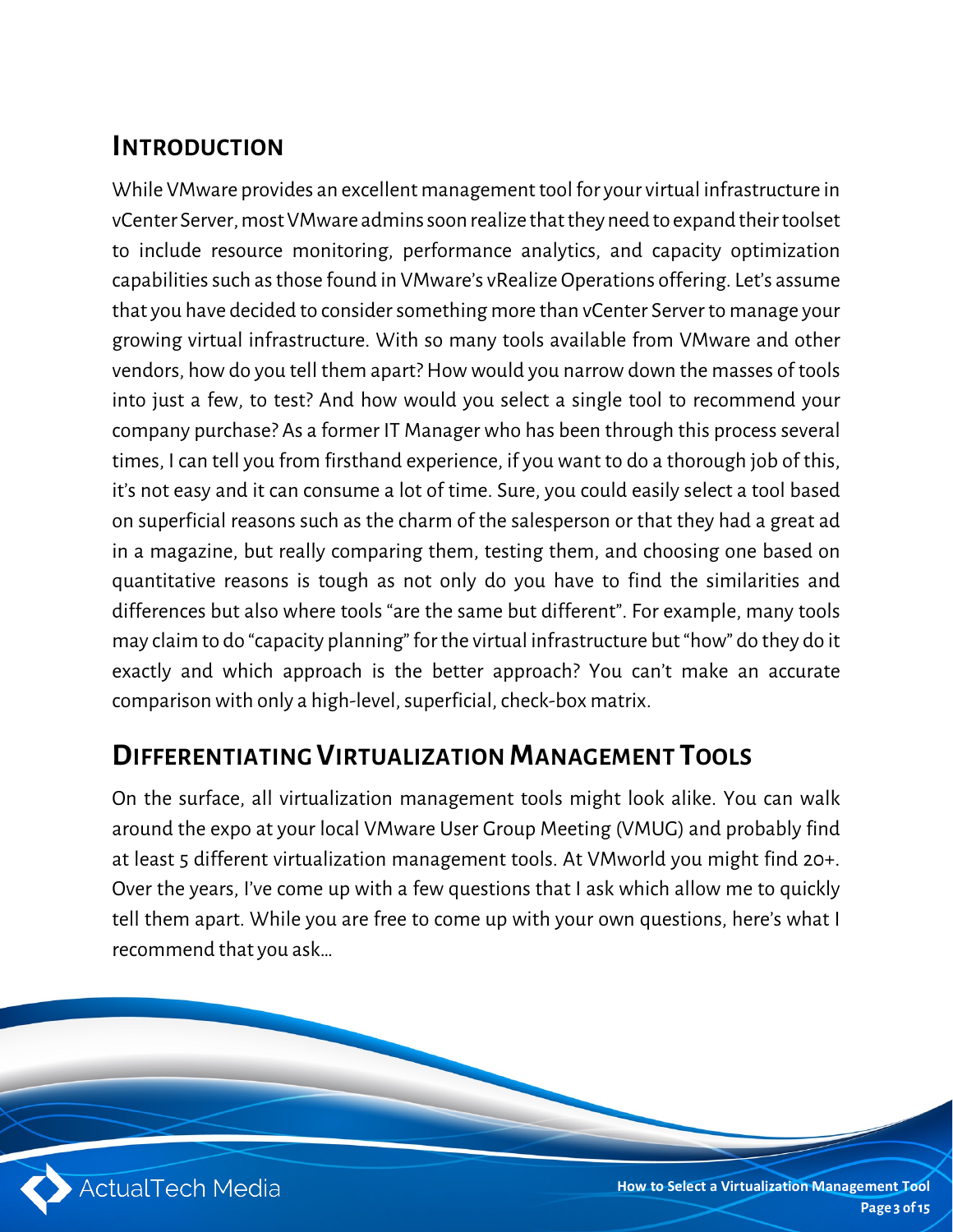## **WHAT'S THE HISTORY?**

One of the first questions that I ask product managers and engineers (not always salespeople because they too-often don't know) is about the history and the architecture of the tool. Where did the code for this tool come from? Is it the same tool that I used 10 years ago and it has been "retooled" and "face lifted"? Did the tool used to be an "SNMP element manager"? Many times, this history will "connect dots" for you and you might remember this tool from the past. If nothing else, this knowledge will give you insight into who created the tool, how old it is (which will determine its architecture and whether it was designed for virtualization or physical servers), and what company it came from.

## **WHAT'S THE ARCHITECTURE AND DESIGN?**

For the most part, virtualization admins aren't developers and, in most cases, they don't think about a tool's architecture until they have already bought it. However, you don't have to be a software developer to know that the architecture of a tool is what defines its complexity, scalability, and limitations. For example, if a tool requires that you supply a database connection, you will obviously have to pay for, manage, and monitor utilization of that database over time. Another example might be, how is the tool designed to obtain its data? Is it agent-less, agent based, or does it allow you to use both? Agent-less designs are great but there are limitations to what they can provide.

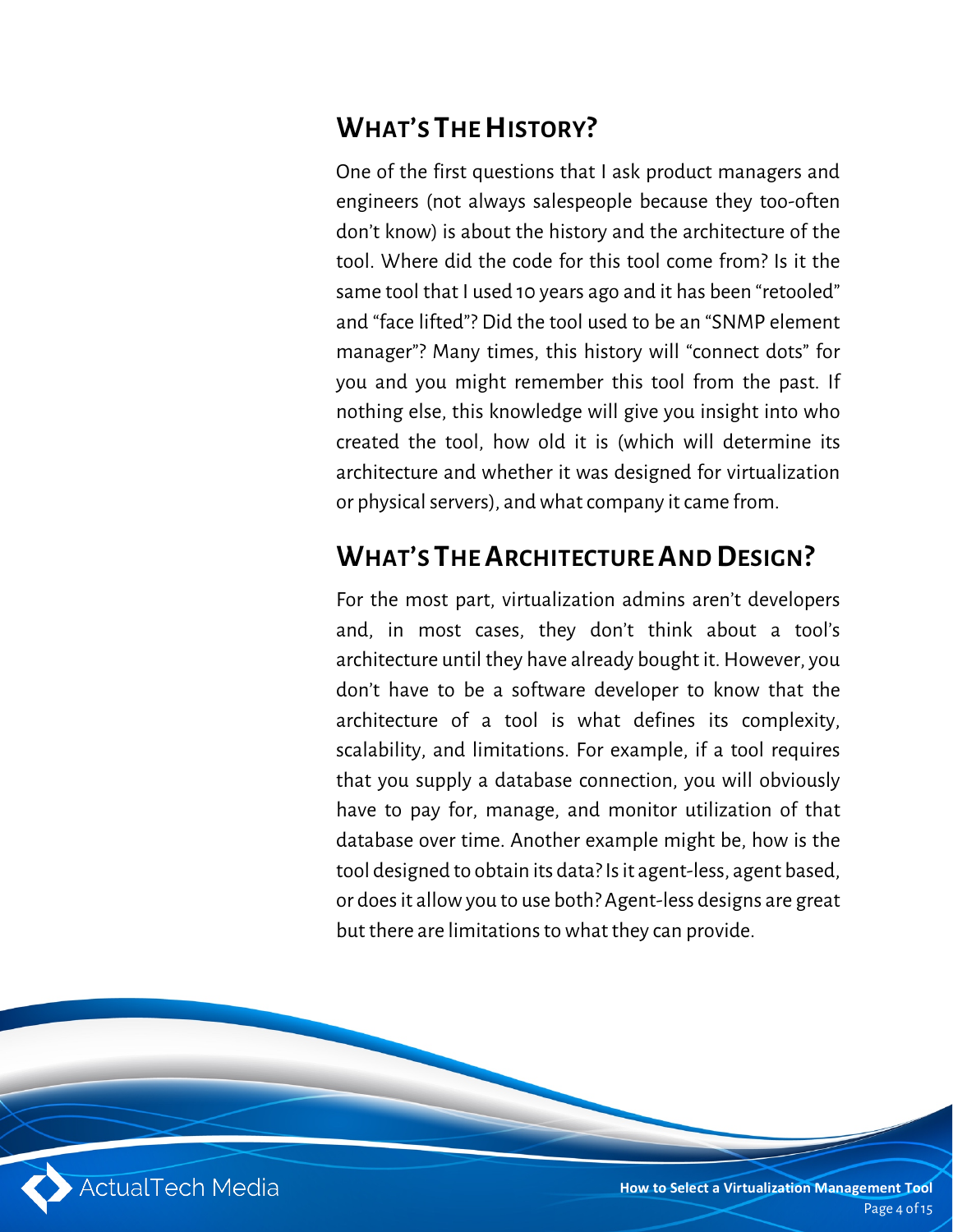Agent-based designs can provide a lot of insight but they also, require you to deploy agents on every monitored host (unnecessarily in many cases). On the other hand, some tools give you the option to use the agent-less approach until you need deeper knowledge, at which time you can install agents.

Another example of how the architecture and design of a management solution is important is how it affects the openness of the solution. Some solutions are designed in such a way that they can be easily extended and integrated with other solutions in the datacenter whereas closed solutions are designed such that they can only be enhanced by the software vendor who created the solution.

# **WHAT'S THE ENTRY LEVEL PRICE POINT AND PRICING MODEL?**

At many companies (especially the small and medium-size private companies like I came from) the cost of the tool is made to be the primary deciding factor in tool selection. For example, at my previous company, I had a mythical "line in the sand" at \$100,000 for any hardware or software. If any single solution cost more than \$100K I would either tell the vendor "forget it" or "break it into smaller chunks" because I knew that my company's owner would laugh at anything that expensive or it would require a massive multi-year campaign to get approved. Thus, I personally always preferred tools that were full-featured but priced in smaller more affordable chunks like "per VM".

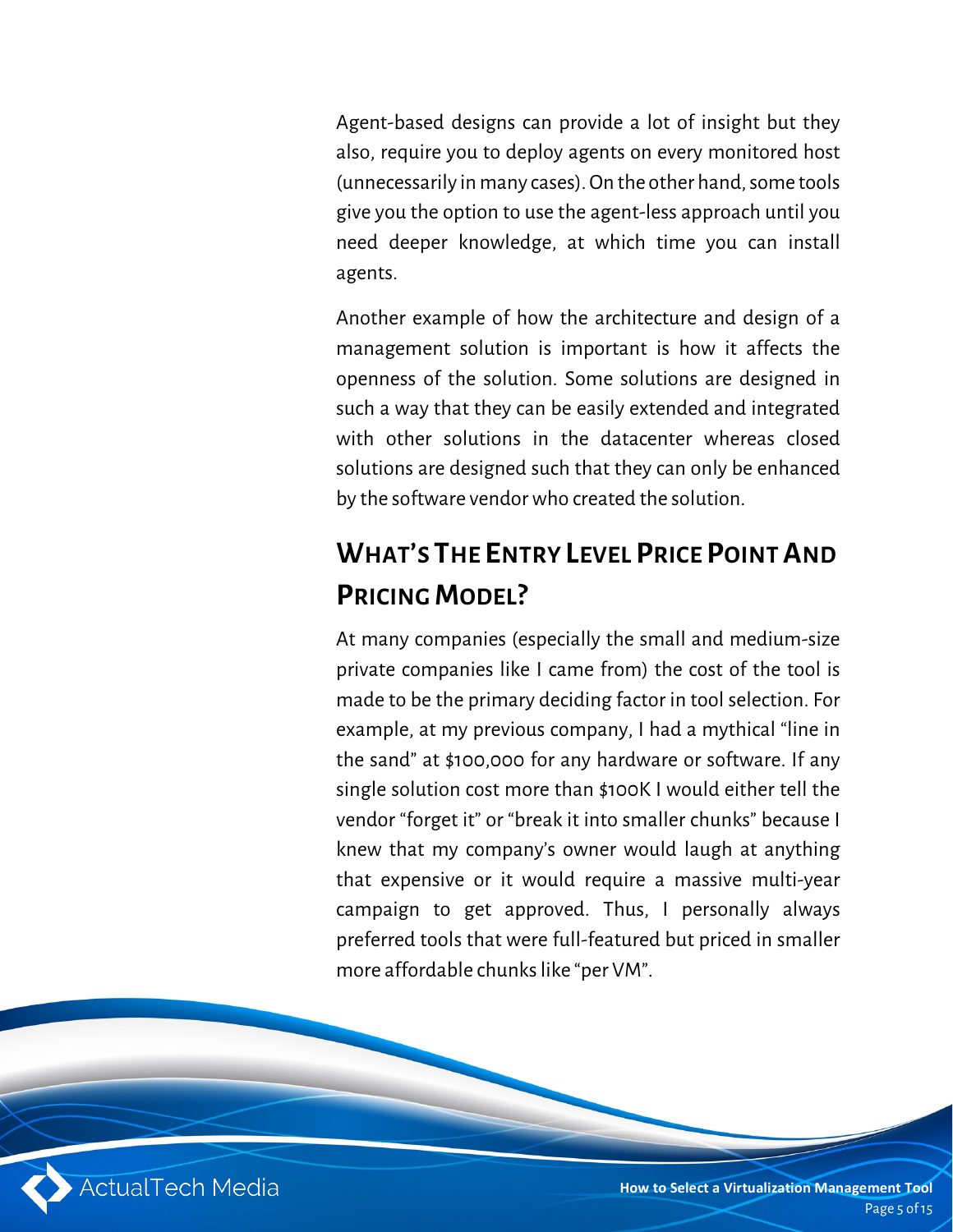While in some cases the "per VM" model might cost more than the "per socket" model, with "per VM" youmight be able to select just the VMs you want to monitor instead of being required to purchase a solution to monitor all servers. Your company, on the other hand, might look at the total 5 year cost for the entire virtual infrastructure and, in that case, the "per socket" cost might be more appealing.

In addition to deciding per VM or per CPU, a new consideration these days is workloads moving to public cloud. You may not know upfront how many workloads will be on-site in your datacenter and how many in the cloud. So licensing flexibility, where you can convert a license from onsite workloads to public cloud workloads, becomes critical.

However, the most important point about cost is – **don't get stuck on cost**. In other words, don't rule out the really excellent solutions just because they "cost more". In many cases, it is worth it to "pay a little more to get a lot more" such as a tool that is easier to use, more full featured, or more extensible. Also, it's better to buy the "right tool" the first time instead of growing out of it and having to "pay double" by buying another tool when the first tool doesn't work as expected.

#### **WHAT DOES THE TOOL DO FOR YOU?**

Tool vendors should be able to quickly give you 3-5 bullet points covering what the tool does and how it helps you. When you ask this question, you shouldn't receive a 10 minute speech. The "UVP" (or unique value proposition) is something that any company should able to quickly answer.



**How to Select a Virtualization Management Tool** Page 6 of 15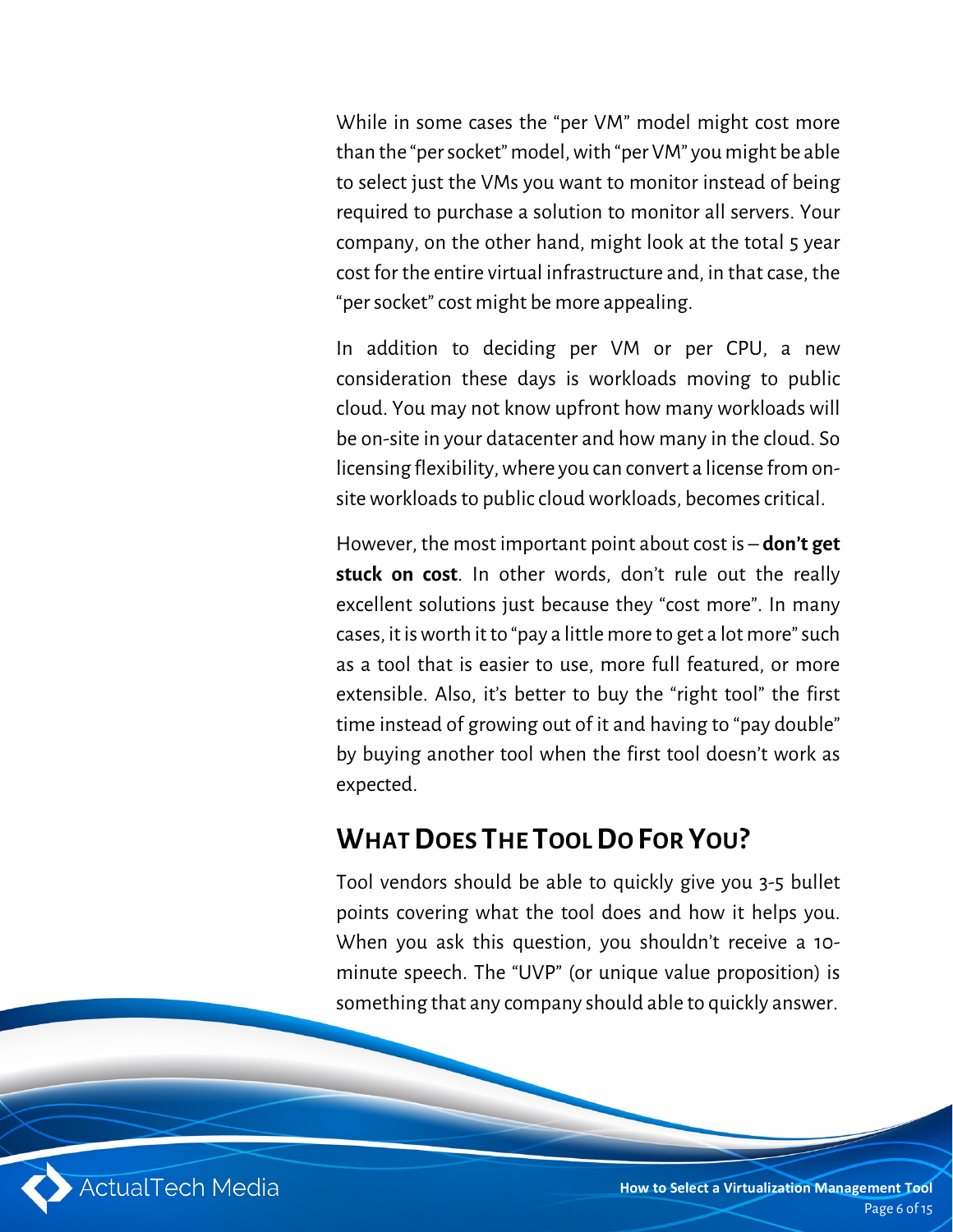Tools in the virtualization management category typically provide features around:

- **Comprehensive monitoring and alerting** monitoring the most critical resources of the virtual infrastructure – **compute, memory, storage, and networking** - and then alerting on the status of any of those resources. For example, alerting that a vSphere host is experiencing an "all paths down" storage event or that a vSphere host is unreachable on the network. Notifications to the administrators should be able to be done in a variety of ways.
- **Change tracking** tracking changes to the infrastructure in order to be able to quickly identify and rollback those configuration changes if the changes are found to be the root cause of a problem.
- **Performance analysis** analyzing resource utilization across datacenters, clusters, hosts, virtual machines, data stores, and networks in order to quickly identify (and perhaps even prevent) performance bottlenecks that cause application slowness or outage.
- **Capacity optimization and planning** analyzing long term capacity utilization in the datacenter in order to determine when additional resources will be needed or where unused resources are sitting idle.

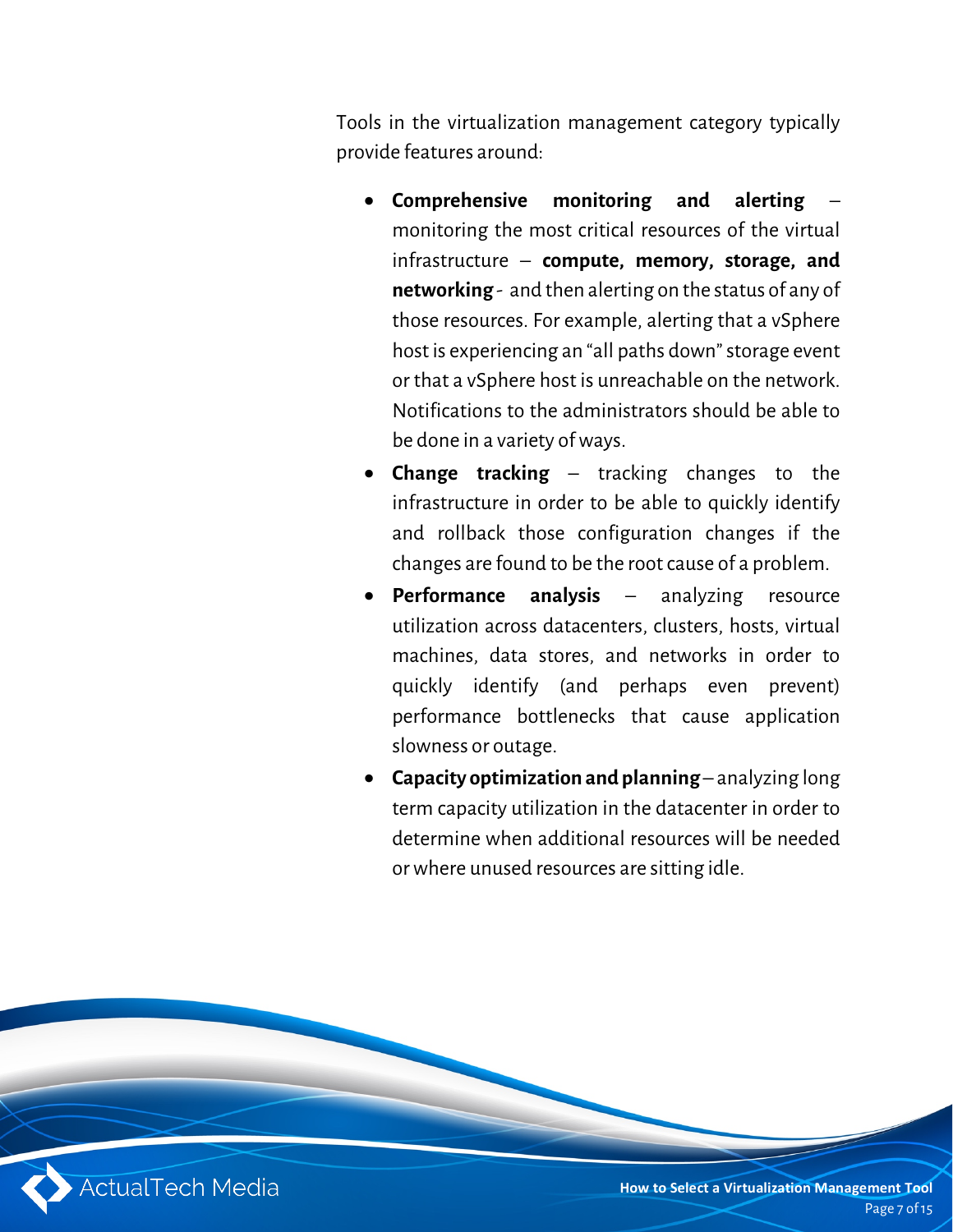- **Performance and capacity alerting**  similar to general monitoring and alerting, performance and capacity alerting can alert administrators, for example, that a host is hitting higher than 80% CPU utilization or that a host is paging to disk because it's out of physical memory.
- **Performance and capacity troubleshooting**  help you in identifying the root cause of performance issues when they occur, for example, identifying storage I/O contention on a host as the root cause of application slowness on a specific virtual machine.
- **Log Analytics**  using log data from a variety of sources to quickly identify the root cause of a problem.

Some examples of additional functionality that takes these capabilities further are:

- **What-if scenario analysis** answering questions like "if I doubled the memory on all hosts in a cluster, how many more VMs would I be able to add and what would the next bottleneck be?"
- **Application analysis** integrating metrics from applications such as "database I/O latency" or "transactions per second" with traditional performance metrics.
- **Workload balancing** ensuring that virtual machines (and their critical applications) get the resources that they need to perform well both within a cluster (like with vSphere's distributed resource scheduler, or DRS) as well as across multiple clusters.

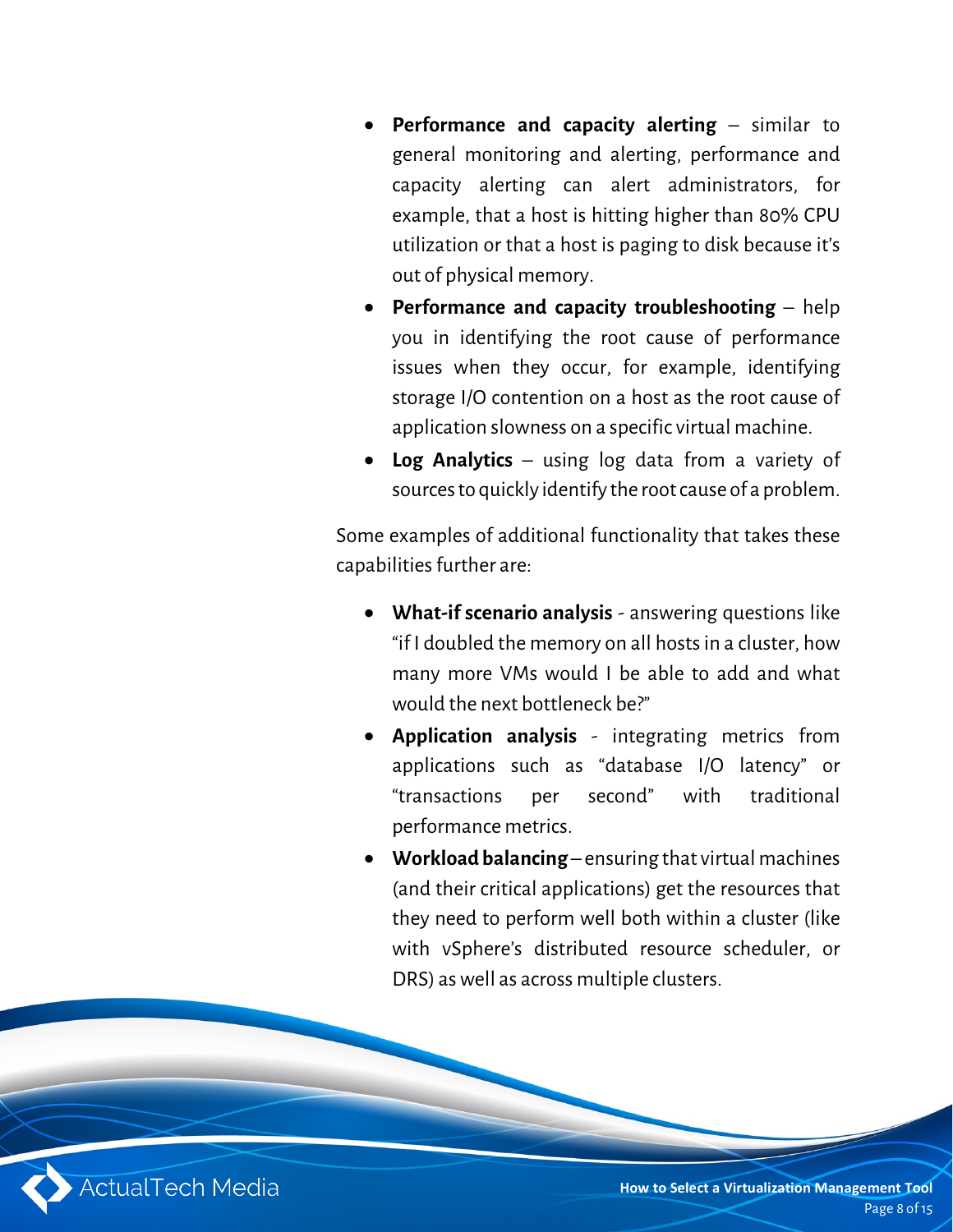- **Automation** once you are comfortable with recommendations from the tool, being able to automatically turn those recommendations into actions and remediate issues in order to always ensure application performance. For example, if a VM needs more vRAM it could be dynamically added or if a change caused a performance issue then the tool could reverse the change.
- **Relationship mapping** being able to visually see the relationships between objects and resources, not just up and down the stack (from the application, through the virtual infrastructure and down to the physical hardware) but also between multiple virtual machines that make up complex multi-tiered applications.
- **Cost insights**  being able to know what the cost of various infrastructure components are such as CPU, memory, storage etc. so you can optimize utilization better.

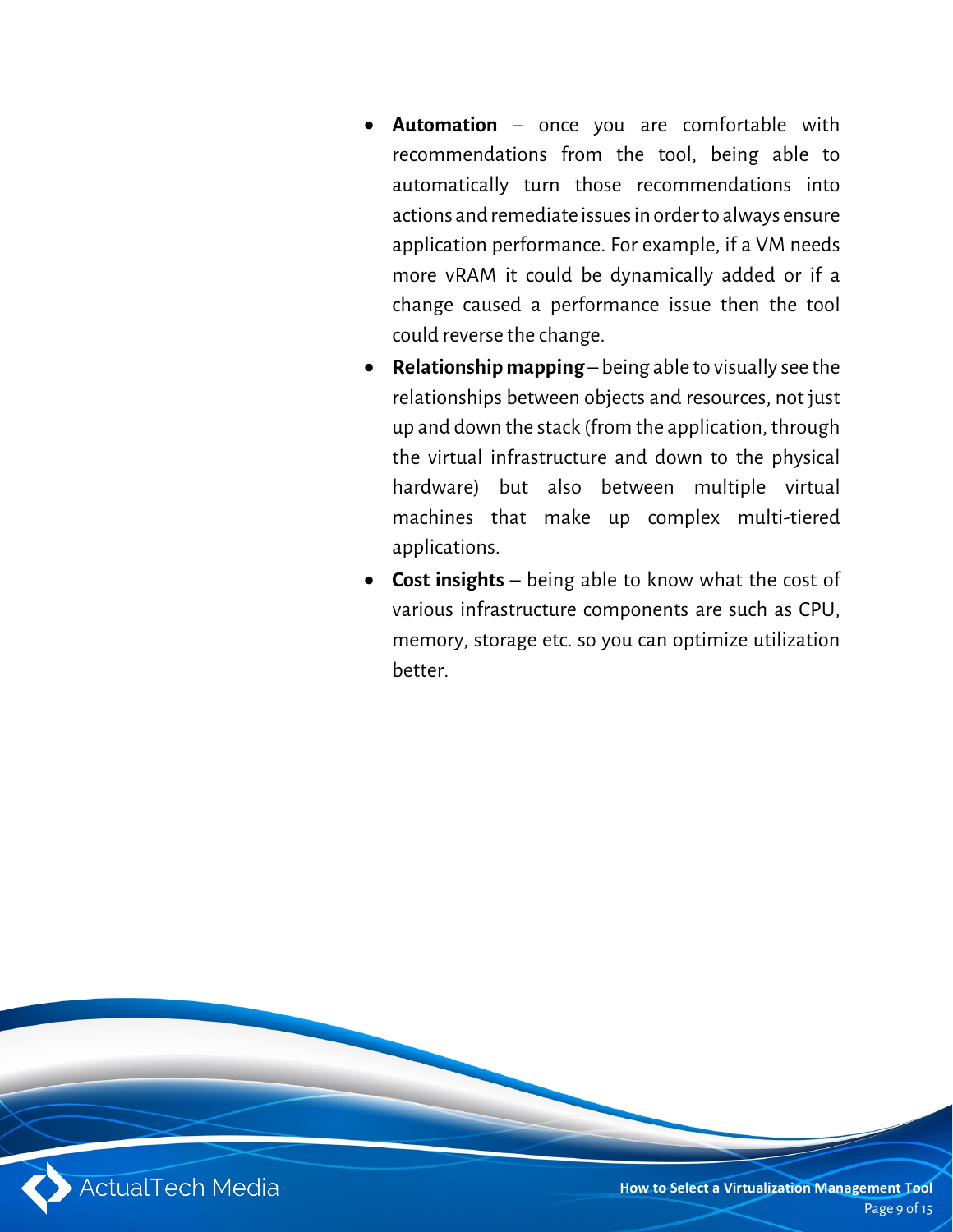# **HOW DOES THE TOOL SHOW MEASURABLE VALUE?**

Once you know where a tool came from, how it collects its data, and where it's stored, you want to know how that tool is really going to help you. After all, it's one thing for a tool to do "performance monitoring" but, if that just means it offers some pretty speedometer dials with CPU and RAM, that isn't very helpful in the grand-scene of virtualization management. Make sure that the value the tool provides is quantitative. For example, a tool that "reduces the time that it takes to troubleshoot problems on average by 50%" is far better than a tool that just "improves efficiency".

Another question to ask around measurable value might be "how does your tool intelligently identify problems and then help to prevent them or quickly solve them?" For example, vCenter Server offers simple thresholds that can be configured (i.e.: when a host has > 80% CPU utilization) to point out potential trouble in the virtual infrastructure

By comparison, smart management tools use more than just thresholds. Smart tools should monitor your typical utilization, over time, learn about what is "normal" for your environment (think "baseline") and then detect anomalies. In other words, the tool must know "what's normal vs. abnormal" (just like you do) and then either take action or help you to intelligently and efficiently take action to solve that problem.

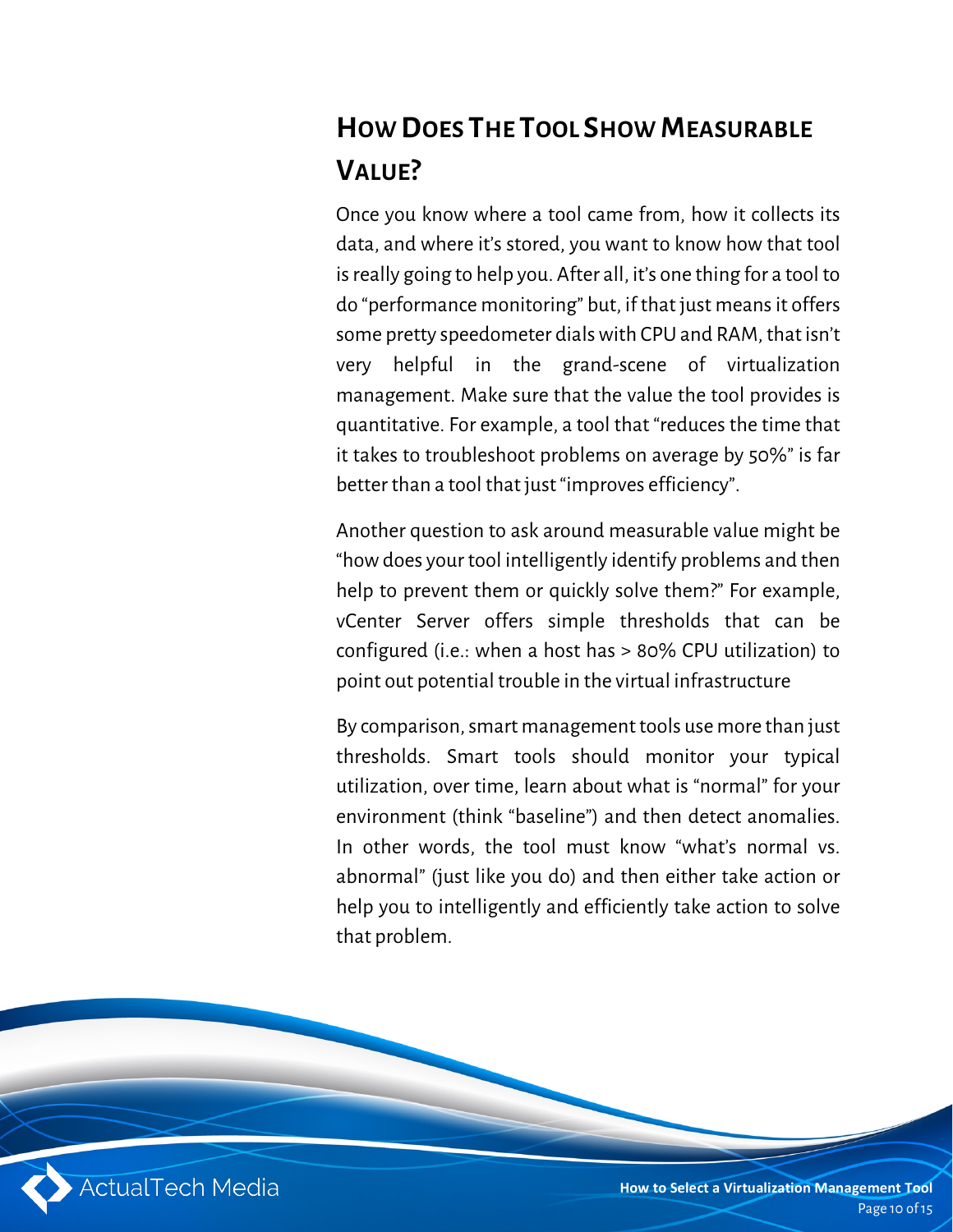Once the tool is able to identify problems, provide trusted results, and help you to quickly solve that problem, you can move on to making the rest of your infrastructure more efficient.

# **WHAT TYPE OF INTEGRATION AND EXTENSIBILITY IS INCLUDED?**

Many tools only see the virtual infrastructure and many of those tools pride themselves on that fact. While that is, of course, important, the reality is that there is more to the datacenter. Tools should be able to monitor your physical servers, storage, networking, applications, public clouds or just about anything you want them to. This "extensibility" of a tool gives you great flexibility as a virtualization admin. Ask yourself: can the tool monitor my Amazon Web Services instances, Oracle database, Hyper-V server, Exchange infrastructure, Windows OS, and storage array? And even if they can, just showing you data from those sources on the monitoring interface in a single window (providing a "single pane of glass") isn't enough.

Why not use the data collected from these numerous other sources, bring it into your monitoring database, and be able to correlate it with virtual infrastructure statistics? You are investing in the smartest performance and capacity analysis tool you can find, right? Why not use that investment to analyze other datacenter resources?

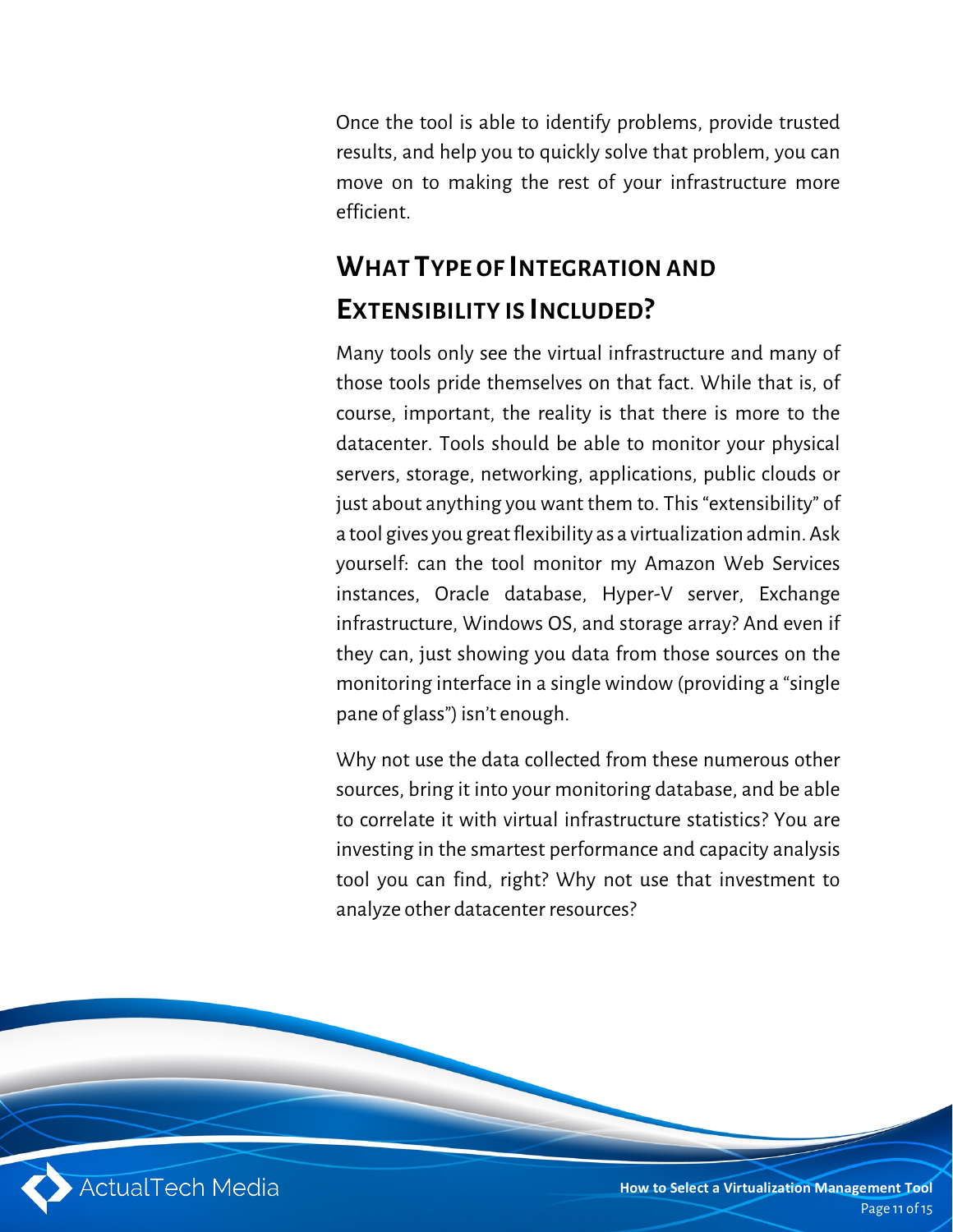## **WHAT'S THE LEARNING CURVE?**

All too often, ease of installation and the usability of a tool is overlooked. If you can't deploy the application and realize its value in under 10 minutes, then the tool is too complex. Another factor in usability is the user interface. Virtualization admins deserve beautiful, easy to use, fast, intuitive, and even (dare we say) FUN-to-use tools. *Don't settle for less.*

#### **WHAT'S THE FUTURE OF THE TOOL?**

Once you know where the tool is at today, you should ask "where is the tool going". What are some of the most requested features? What is planned for the next release? What are the major features you foresee adding in the next 1-2 years? What has been the cadence of releases and new features in the past? Virtualization management tool developers should be candid with their end users and be able to answer these types of questions. Surely you have a grand vision for your future career success, right? Similarly, if the tool vendor can't offer you a "plan for the future" (roadmap) of their tool, then look elsewhere. You want a tool that will be around and will continue to offer greater and greater value for you and your company.

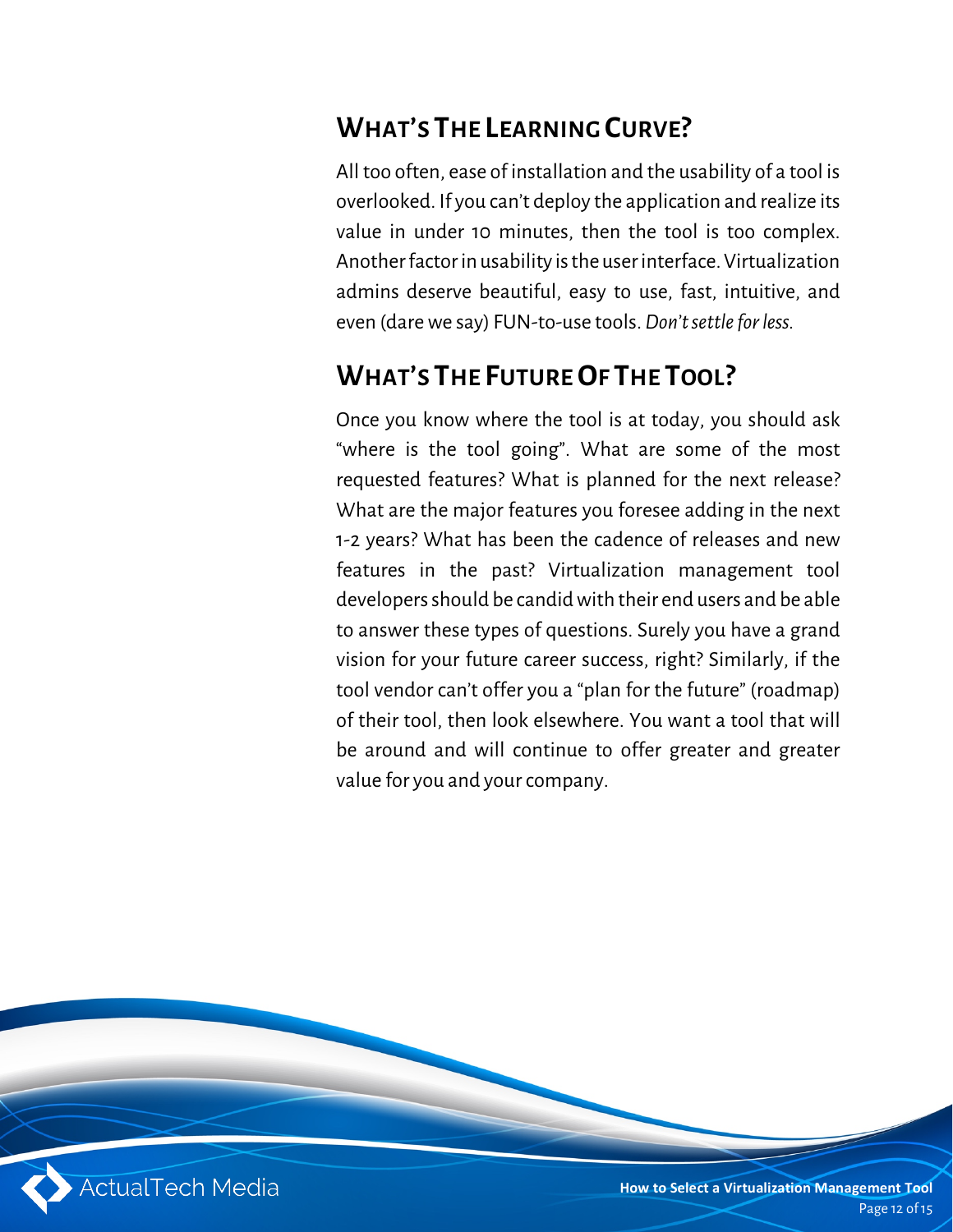# **WHAT'S THE ONE THING THAT MAKES IT UNIQUE?**

Out of every tool, try to find and remember one thing that makes a tool unique. In the case of the vRealize Suite, which includes vRealize Operations and vRealize Log Insight, I remember that "it's from VMware" since I know it is designed to work with what I already have. For other companies it might be "legacy element manager tool with a pretty face" or "strong on virtual network analysis in VDI", or similar.

## **SELECTING THE RIGHT TOOL FOR YOU**

Using the questions above, you should be able to narrow the field of roughly 20 tools down to 2-3. From there, you should put those tools to the test in your lab environment. This is important because you need first-hand experience with these. For example, you can get an idea of the usability of a tool in a quick demo or video however to really see how usable a tool is, you'll need to install it and spend some time clicking around, right? This is also true for showing measurable value. You should be able to do a short proof of concept with a tool, using it to monitor (in a read-only mode) your production virtual infrastructure. If it doesn't show you real value in a reasonable period of time, then move on to another tool.

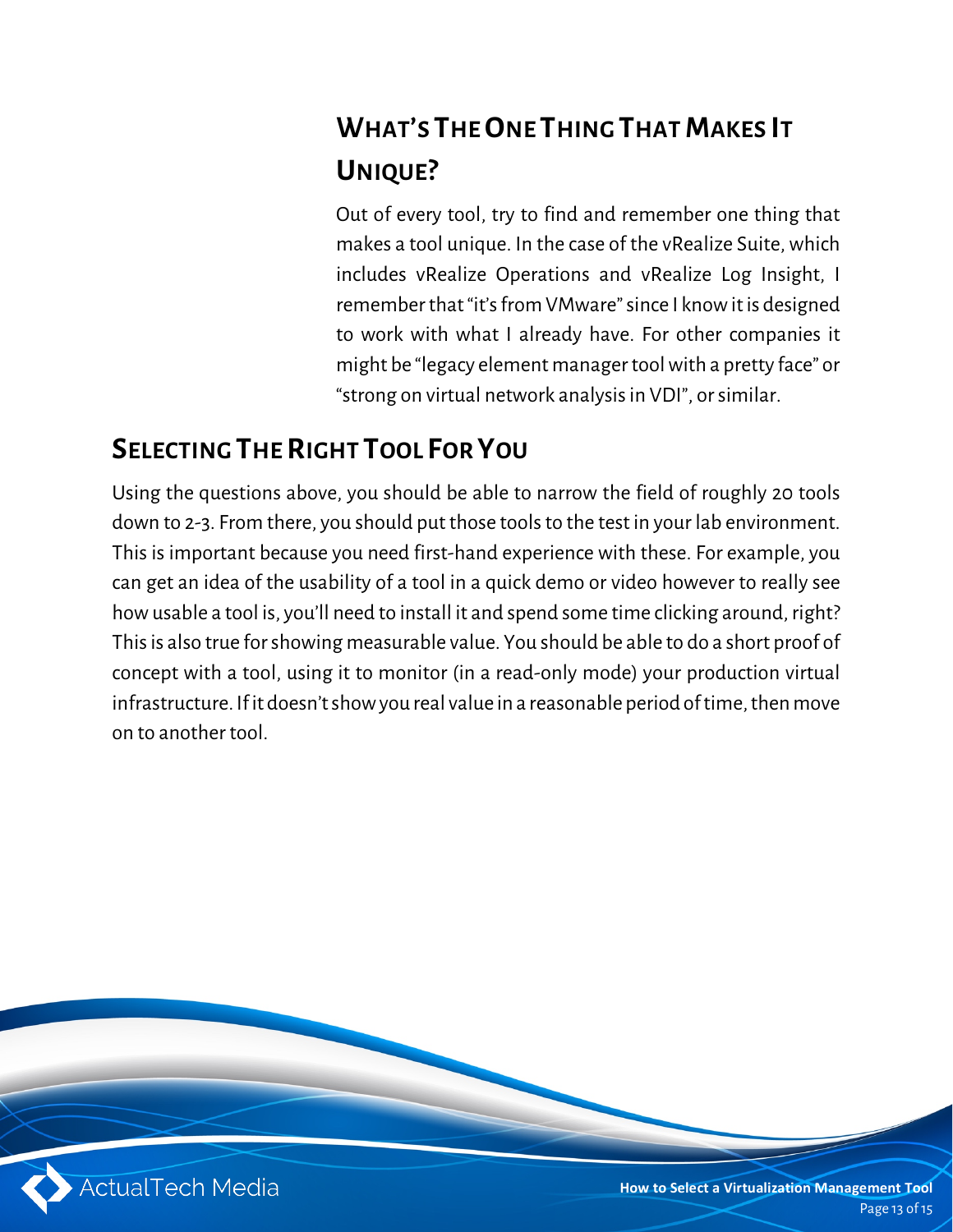# **APPENDIX:WORKSHEET FOR CHOOSING A VIRTUALIZATION MANAGEMENT SOLUTION**

Here's a list of questions to ask tool vendors when shopping for new tools. Note that this isn't called a "checklist" for good reason. Checkbox-style questions don't go into enough detail about "how" and "why". Instead, note the answers to these more complex questions on a worksheet with multiple bullets as the answer to each question.

|                                   | Vendor#1 | Vendor#2 |
|-----------------------------------|----------|----------|
| History                           |          |          |
| Architecture                      |          |          |
| Entry-level price                 |          |          |
| <b>Pricing Model</b>              |          |          |
| Total cost of ownership (TCO)     |          |          |
| What the tool provides / benefits |          |          |
| How they show measurable value    |          |          |
| Integration / extensibility       |          |          |
| Usability / learning curve        |          |          |
| Future direction                  |          |          |
| What makes the tool unique        |          |          |
| Eval / PoC status                 |          |          |
| Summary / conclusion              |          |          |